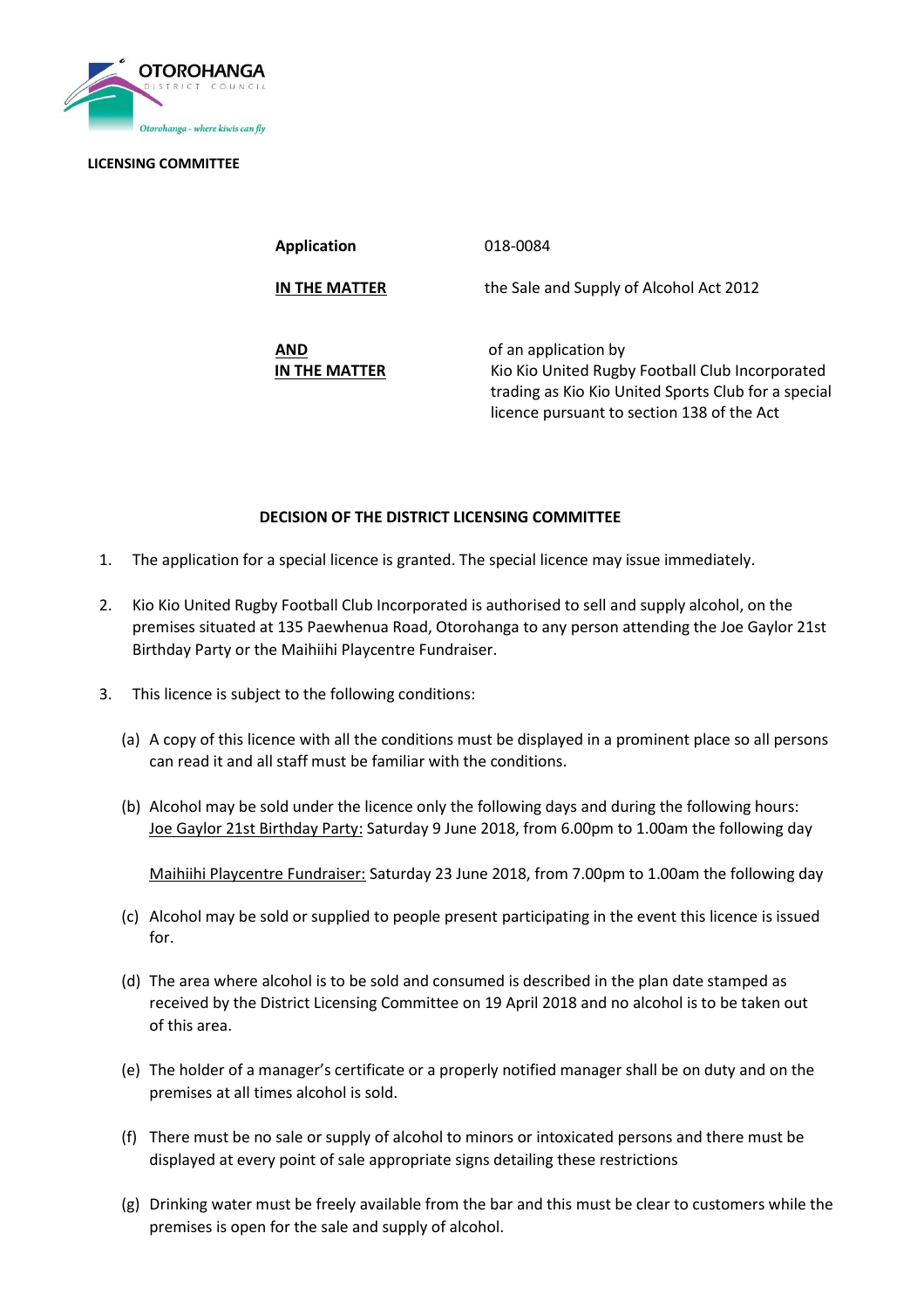- (h) Food must be available for consumption on the premises at all times the premises is open for the sale of alcohol in accordance with the menu submitted with the application for this licence, or variations of a similar range and standard. Menus and the availability of food should be clear to customers and food should be actively promoted.
- (i) A range of low-alcohol and non-alcoholic drinks must be available at all times when the premises is open for the sale of alcohol.
- (j) A telephone must be freely available for customers to call for transport and staff must assist if required. Telephone numbers for alternative forms of transport from the premises must be displayed. The availability of the courtesy van to transport patrons home from the premises shall be promoted.
- (k) The entire premises is undesignated.
- (l) No BYO alcohol on the premises while alcohol is available for sale.

## **REASONS**

- 1. This is an application by Kio Kio United Rugby Football Club Incorporated for a special licence for a 21st Birthday Party for Joe Gaylor and the Maihiihi Playcentre Fundraiser be held at their premises on the 9<sup>th</sup> and 23<sup>rd</sup> June 2018. The application was filed more than 20 working days prior to the event as required by section 137 of the Act.
- 2. The Liquor Licensing Inspector, Police and Medical Officer of Health have no objection to this application for a special licence (s 141). Accordingly, this application is decided on the papers (s 202).
- 3. The purpose of the Sale and Supply of Alcohol Act 2012 (the Act) is to put in place a new system of control over the sale and supply of alcohol (s 3). The object of the Act is to ensure that the sale and supply of alcohol is undertaken safely and responsibly, and the harm caused by excessive or inappropriate consumption of alcohol is minimised (s 4).
- 4. In deciding whether to grant a special licence the District Licensing Committee must have regard to the criteria in s 142 of the Act. Therefore, this committee must consider the following questions within the framework of the purpose and object of the Act:

a) What is the nature of the event? Does the applicant propose to engage in the sale of goods or provision of services other than those directly relating to the sale of alcohol, low-alcohol refreshments, nonalcoholic refreshments and food?

b) Is the applicant suitable?

c) Will the amenity and good order of the locality be reduced to more than a minor extent by the effects of the issue of the licence?

d) Are the days and hours during which the applicant proposes to sell alcohol reasonable?

e) Is the design and layout of the premises suitable? Are any areas of the premises designated restricted or supervised areas?

f) Does the applicant have appropriate systems, staff and training to comply with the law? What steps will the applicant take to ensure that alcohol is not sold to prohibited persons?

g) What proposals does the applicant have in relation to the sale and supply of non-alcoholic drinks and food, low-alcohol drinks and the provision of help with or information about alternative forms of transport from the premises?

h) Have the Inspector, Police and Medical Officer of Health raised any relevant considerations? i) Does the application comply with the Otorohanga District Local Alcohol Policy?